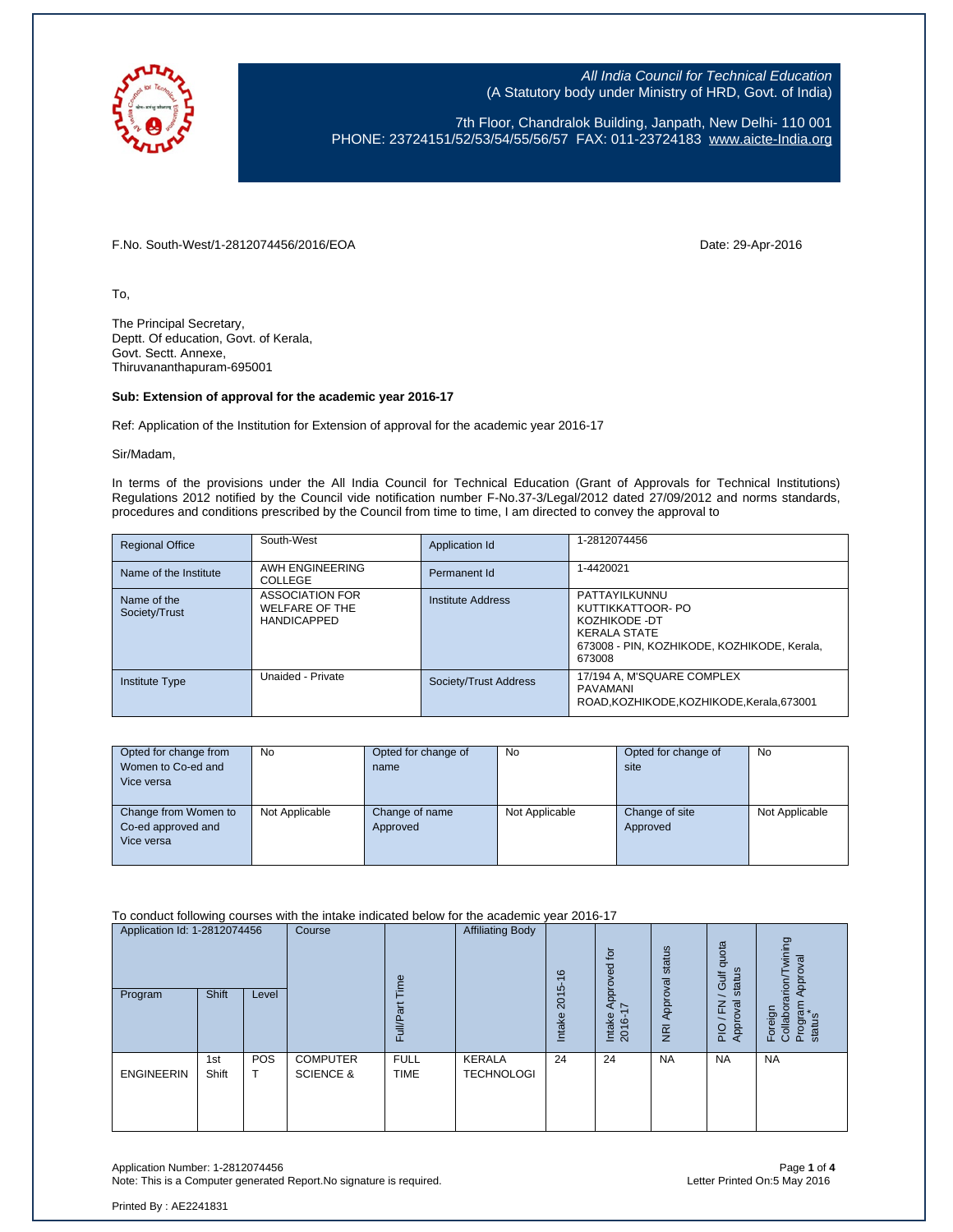

7th Floor, Chandralok Building, Janpath, New Delhi- 110 001 PHONE: 23724151/52/53/54/55/56/57 FAX: 011-23724183 [www.aicte-India.org](http://www.aicte-india.org/)

| G AND<br><b>TECHNOLO</b><br>GY                      |              | GRA<br><b>DUA</b><br>TE.                                  | <b>ENGINEERING</b>                                                          |                            | CAL<br><b>UNIVERSITY</b>                                       |     |    |           |           |           |
|-----------------------------------------------------|--------------|-----------------------------------------------------------|-----------------------------------------------------------------------------|----------------------------|----------------------------------------------------------------|-----|----|-----------|-----------|-----------|
| <b>ENGINEERIN</b><br>G AND<br><b>TECHNOLO</b><br>GY | 1st<br>Shift | POS<br>T.<br>GRA<br><b>DUA</b><br>TE                      | <b>POWER</b><br><b>ELECTRONICS</b>                                          | <b>FULL</b><br><b>TIME</b> | KERALA<br><b>TECHNOLOGI</b><br>CAL<br><b>UNIVERSITY</b>        | 24  | 24 | <b>NA</b> | <b>NA</b> | <b>NA</b> |
| <b>ENGINEERIN</b><br>G AND<br><b>TECHNOLO</b><br>GY | 1st<br>Shift | POS<br>T<br>GRA<br><b>DUA</b><br>TE                       | <b>STRUCTURAL</b><br><b>ENGINEERING</b>                                     | <b>FULL</b><br><b>TIME</b> | KERALA<br><b>TECHNOLOGI</b><br>CAL<br><b>UNIVERSITY</b>        | 18  | 18 | <b>NA</b> | <b>NA</b> | <b>NA</b> |
| <b>ENGINEERIN</b><br>G AND<br><b>TECHNOLO</b><br>GY | 1st<br>Shift | POS<br>Τ<br>GRA<br><b>DUA</b><br>TE                       | <b>VLSI</b>                                                                 | <b>FULL</b><br><b>TIME</b> | KERALA<br><b>TECHNOLOGI</b><br>CAL<br><b>UNIVERSITY</b>        | 18  | 18 | <b>NA</b> | <b>NA</b> | <b>NA</b> |
| <b>ENGINEERIN</b><br>G AND<br><b>TECHNOLO</b><br>GY | 1st<br>Shift | <b>UND</b><br>ER<br>GRA<br><b>DUA</b><br>TE               | <b>CIVIL</b><br><b>ENGINEERING</b>                                          | <b>FULL</b><br><b>TIME</b> | KERALA<br><b>TECHNOLOGI</b><br>CAL<br><b>UNIVERSITY</b>        | 60  | 60 | <b>NA</b> | <b>NA</b> | <b>NA</b> |
| <b>ENGINEERIN</b><br>G AND<br><b>TECHNOLO</b><br>GY | 1st<br>Shift | <b>UND</b><br>ER<br>GRA<br><b>DUA</b><br>TE               | <b>COMPUTER</b><br><b>SCIENCE &amp;</b><br><b>ENGINEERING</b>               | <b>FULL</b><br><b>TIME</b> | KERALA<br><b>TECHNOLOGI</b><br>CAL<br><b>UNIVERSITY</b>        | 60  | 60 | <b>NA</b> | <b>NA</b> | <b>NA</b> |
| <b>ENGINEERIN</b><br>G AND<br><b>TECHNOLO</b><br>GY | 1st<br>Shift | <b>UND</b><br>ER<br><b>GRA</b><br><b>DUA</b><br>TE        | <b>ELECTRICAL</b><br><b>AND</b><br><b>ELECTRONICS</b><br><b>ENGINEERING</b> | <b>FULL</b><br><b>TIME</b> | <b>KERALA</b><br><b>TECHNOLOGI</b><br>CAL<br><b>UNIVERSITY</b> | 60  | 60 | <b>NA</b> | <b>NA</b> | <b>NA</b> |
| <b>ENGINEERIN</b><br>G AND<br><b>TECHNOLO</b><br>GY | 1st<br>Shift | <b>UND</b><br>ER<br><b>GRA</b><br><b>DUA</b><br><b>TE</b> | <b>ELECTRONICS</b><br>&<br><b>COMMUNICATI</b><br>ON ENGG                    | <b>FULL</b><br><b>TIME</b> | KERALA<br><b>TECHNOLOGI</b><br>CAL<br><b>UNIVERSITY</b>        | 120 | 60 | <b>NA</b> | <b>NA</b> | <b>NA</b> |
| <b>ENGINEERIN</b><br>G AND<br><b>TECHNOLO</b><br>GY | 1st<br>Shift | <b>UND</b><br>ER<br><b>GRA</b><br><b>DUA</b><br>TE        | MECHANICAL<br><b>ENGINEERING</b>                                            | <b>FULL</b><br><b>TIME</b> | KERALA<br><b>TECHNOLOGI</b><br>CAL<br><b>UNIVERSITY</b>        | 60  | 60 | <b>NA</b> | <b>NA</b> | <b>NA</b> |
| <b>MCA</b>                                          | 1st<br>Shift | POS<br>T<br><b>GRA</b><br><b>DUA</b><br>TE                | <b>MASTERS IN</b><br><b>COMPUTER</b><br><b>APPLICATIONS</b>                 | <b>FULL</b><br>TIME        | <b>KERALA</b><br><b>TECHNOLOGI</b><br>CAL<br><b>UNIVERSITY</b> | 60  | 60 | <b>NA</b> | <b>NA</b> | <b>NA</b> |

The above mentioned approval is subject to the condition that AWH ENGINEERING COLLEGE shall follow and adhere to the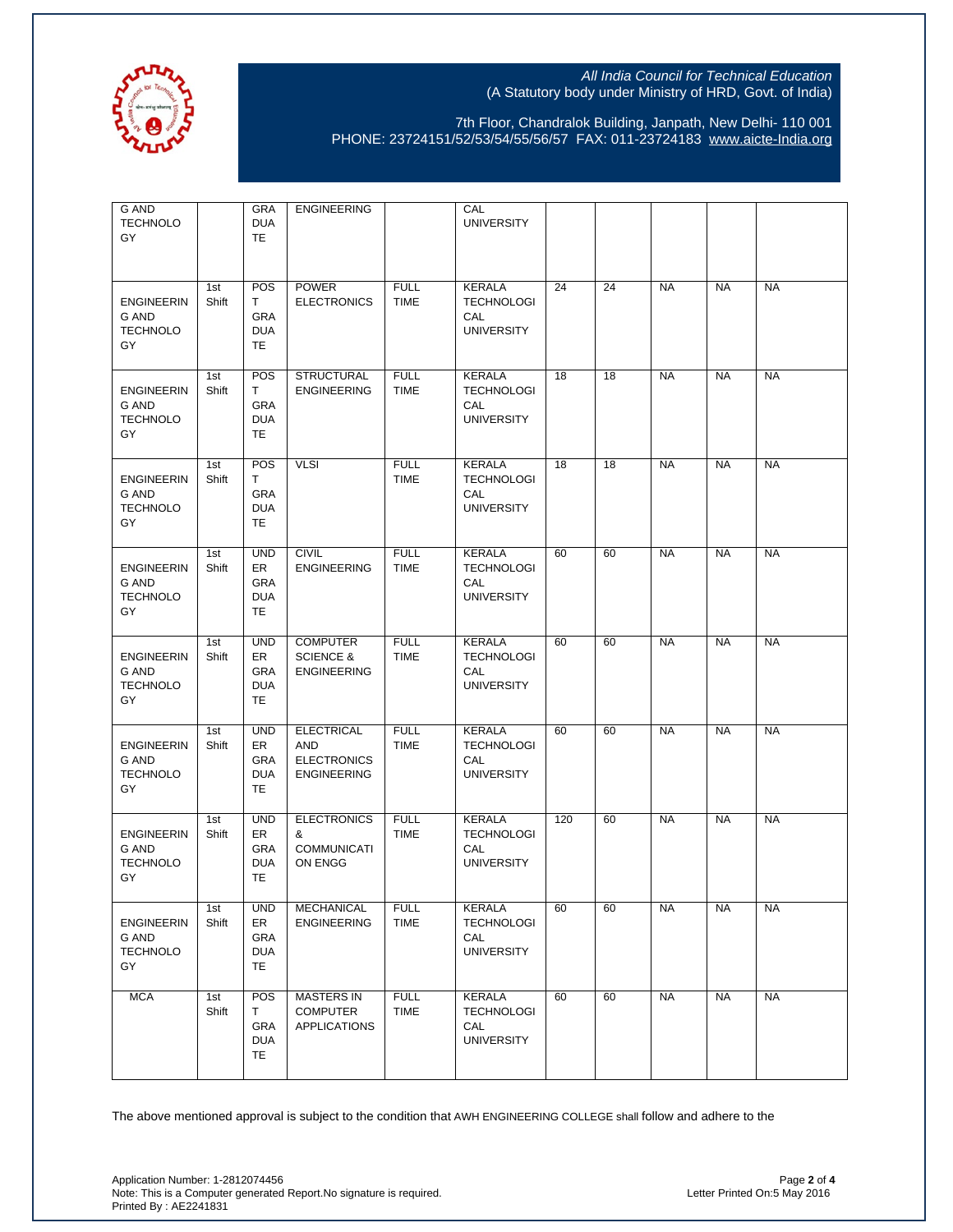

7th Floor, Chandralok Building, Janpath, New Delhi- 110 001 PHONE: 23724151/52/53/54/55/56/57 FAX: 011-23724183 [www.aicte-India.org](http://www.aicte-india.org/)

Regulations, guidelines and directions issued by AICTE from time to time and the undertaking / affidavit given by the institution along with the application submitted by the institution on portal.

| Application Id: 1-2812074456                                      |              |                                     | Name of the<br>Course                                                     | <b>Full/Part Time</b> | <b>Affiliating Body</b>                              | <b>Course Closure Status</b> |
|-------------------------------------------------------------------|--------------|-------------------------------------|---------------------------------------------------------------------------|-----------------------|------------------------------------------------------|------------------------------|
| Program                                                           | Shift        | Level                               |                                                                           |                       |                                                      |                              |
| <b>ENGINEE</b><br><b>RING AND</b><br><b>TECHNOL</b><br><b>OGY</b> | 1st<br>Shift | POST<br><b>GRADUAT</b><br>Е         | <b>INDUSTRIAL</b><br><b>ENGINEERING</b><br>: (Last Approved<br>Intake 18) | <b>FULL TIME</b>      | <b>KERALA</b><br><b>TECHNOLOGIC</b><br>AL UNIVERSITY | Pending <sup>\$</sup>        |
| <b>ENGINEE</b><br><b>RING AND</b><br><b>TECHNOL</b><br><b>OGY</b> | 1st<br>Shift | <b>UNDER</b><br><b>GRADUAT</b><br>Ε | <b>INFORMATION</b><br><b>TECHNOLOGY</b><br>: (Last Approved<br>Intake 60) | <b>FULL TIME</b>      | <b>KERALA</b><br><b>TECHNOLOGIC</b><br>AL UNIVERSITY | Pending <sup>\$</sup>        |

Course(s) Applied for Closure by the Institute for the AY 2016-17:

**\$ due to non submission of NOC's from University / Board and / or State Government**

In case of any differences in content in this Computer generated Extension of Approval Letter, the content/information as approved by the Executive Council / General Council as available on the record of AICTE shall be final and binding.

Strict compliance of Anti-Ragging Regulation:- Approval is subject to strict compliance of provisions made in AICTE Regulation notified vide F. No. 37-3/Legal/AICTE/2009 dated July 1, 2009 for Prevention and Prohibition of Ragging in Technical Institutions. In case Institution fails to take adequate steps to Prevent Ragging or fails to act in accordance with AICTE Regulation or fails to punish perpetrators or incidents of Ragging, it will be liable to take any action as defined under clause 9(4) of the said Regulation.

## **Note: Validity of the course details may be verified at www.aicte-india.org**

 **Prof. Alok Prakash Mittal Member Secretary, AICTE** 

Copy to:

- **1. The Regional Officer,** All India Council for Technical Education Health Centre Building Bangalore University Campus Bangalore - 560 009, Karnataka
- **2. The Director Of Technical Education,** Kerala
- **3. The Registrar,** KERALA TECHNOLOGICAL UNIVERSITY
- **4. The Principal / Director,** AWH ENGINEERING COLLEGE